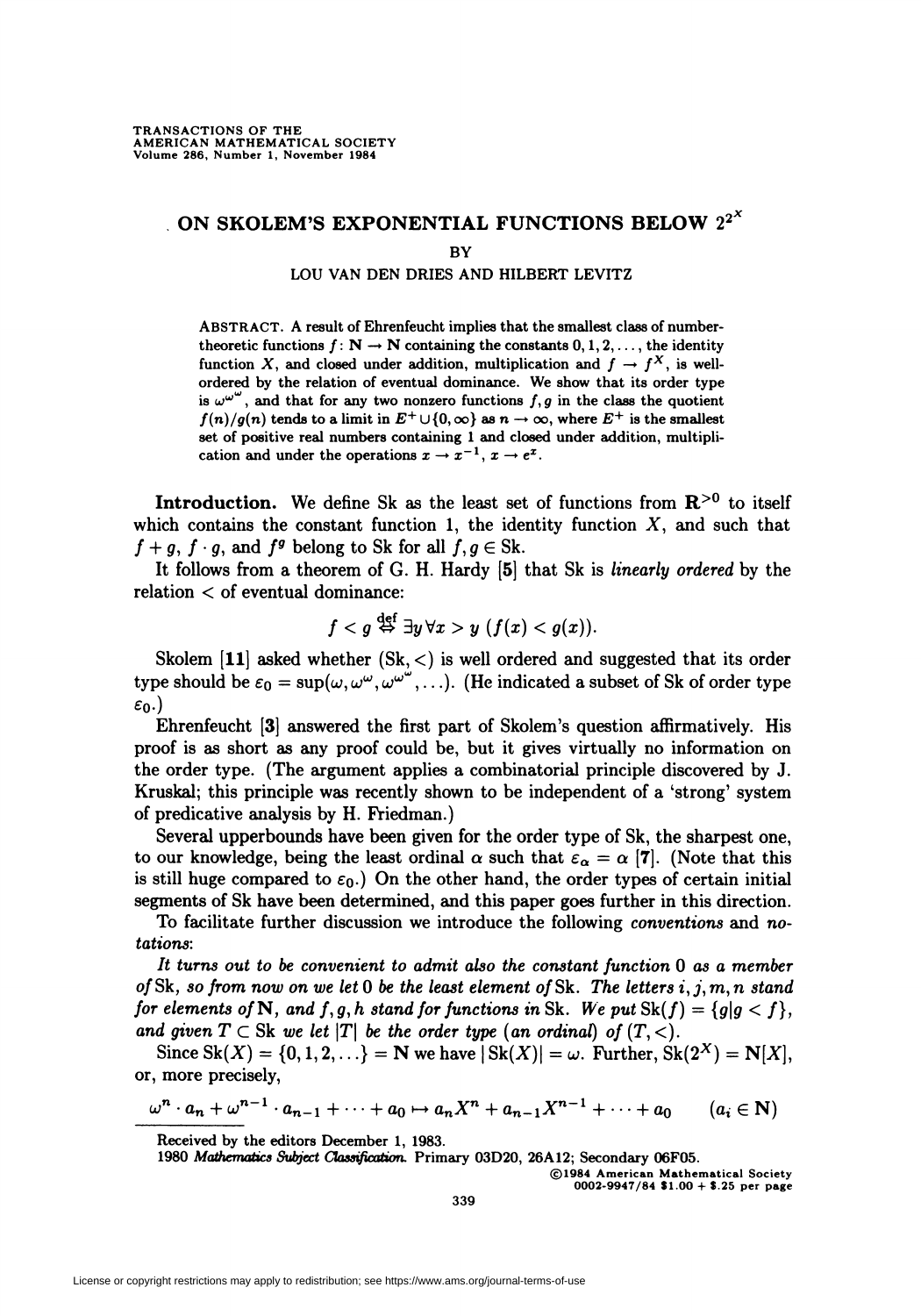is an isomorphism of  $\omega^{\omega}$  onto  $(Sk(2^X), <)$ ; hence,  $|Sk(2^X)| = \omega^{\omega}$ .

Now X and  $2^X$  are just the first two terms in the sequence  $X, 2^X, 2^{2^X}, 2^{2^{2^X}}, \ldots$ which is cofinal in Sk; cf.  $[7]$ .

In this article we determine the order type of the initial segment bounded by the next term  $2^{2^X}$ . This again is done in stages: Levitz [6] showed that the sequence  $2^X, 2^{X^2}, 2^{X^3}, 2^{X^4}, \dots$  is cofinal in  $2^{2^X}$ , and in [9] he proved that  $|\operatorname{Sk}(2^{X^2})| = \omega^{\omega^3}$ . Here we show that, for  $n > 0$ ,

$$
\omega^{\omega^{2n-1}} \leq |\operatorname{Sk}(2^{X^n})| \leq {\omega^\omega}^{n^2}.
$$

Hence,  $|\operatorname{Sk}(2^{2^X})| = \omega^{\omega^{\omega}}$ .

Let us note that  $Sk(2^{2^X})$  is a rather large class of functions; it is closed under  $+$ , and under  $f \mapsto f^p$  for each polynomial  $p \in N[X]$ .

The main novelty of our proof compared to previous work on Skolem's problem is the use of asymptotic expansions, especially of the behaviour of coefficients in these expansions.

Before we can state our main result we need a bit more notation:  $E^+ \stackrel{\text{def}}{=}$  the smallest subset of  $\mathbb{R}^{>0}$  containing 1 and closed under  $+,-1$  (reciprocal), and  $r \mapsto e^r$ ;  $E \stackrel{\text{def}}{=} E^+ - E^+ = \{a - b\vert a,b \in E^+\}$ . We call  $f,g \in Sk\setminus\{0\}$  of the same archimedean class, or of the same scale, if  $f(x)/g(x)$  tends to a limit in  $\mathbf{R}^{\geq 0}$  as  $x\to\infty$ . (The only other possibilities are that  $\lim_{x\to\infty} f(x)/g(x) = 0$  or  $=\infty$ , by  $[5].)$ 

MAIN THEOREM. For all  $f,g \in Sk(2^{2^X}) \setminus \{0\}$  of the same scale we have an asymptotic expansion  $f(x)/g(x) \sim r_0 + (r_1/x) + (r_2/x^2) + \cdots (x \to \infty)$ , where  $r_0 \in E^+$ ,  $r_i \in E$  for  $i \geq 1$ . Moreover, given any  $r_0 > 0$ ,  $r_1, \ldots, r_k \in \mathbf{R}$   $(k \geq -1)$ and any  $g \in Sk(2^{2^X}) \setminus \{0\}$ , the set

$$
\mathcal{R}(g,r_0,\ldots,r_k) \stackrel{\text{def}}{=} \{r_{k+1} \in \mathbf{R} \mid \exists f. \ f \text{ is of the same scale as } g \text{ and}
$$

$$
f/g \sim r_0 + (r_1/x) + \cdots + (r_k/x^k) + (r_{k+1}/x^{k+1}) + \cdots \}
$$

contains only finitely many numbers below any given bound  $M \in \mathbf{R}$ .

A direct consequence of our method of proof is that the set of scales below  $2^{2^{\lambda}}$ has order type  $\omega^{\omega}$ .

Various other results of interest follow from this theorem; e.g., if  $0 < f, g < 2^{2^X}$ then  $\lim_{x\to\infty} f(x)/g(x) \in E^+ \cup \{0,\infty\}$ . (A proof by Richardson [10] shows that each number in  $E^+$  actually occurs as such a limit.)

It is by now common experience in solving problems involving repeated exponentiations that the key step is to set up the right induction and to select the right induction hypothesis. This is also the case in the proof of the Main Theorem: one just assumes the theorem holds for functions below  $2^{\mathcal{A}}$  (induction hypothesis) and uses this to show that it holds for functions below  $2^{X^{n+1}}$  . A weaker statement of the theorem would not suffice to get the information on order types we are interested in or would not be strong enough to serve as an induction hypothesis.

From the 'logic' point of view it may be of interest that we frequently use Ehrenfeucht's result that Sk is well ordered.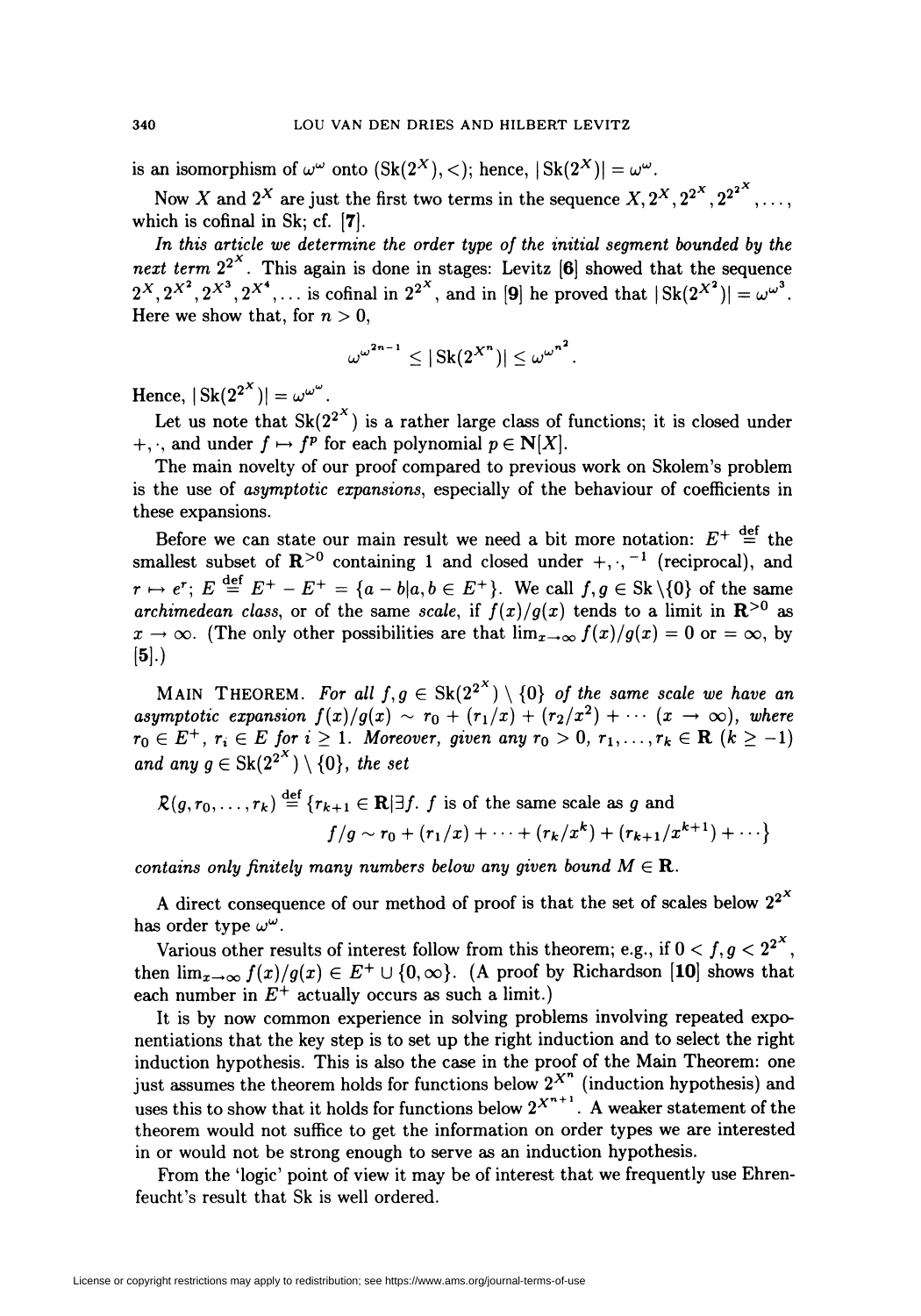§1 is devoted to the proof of the main theorem; §2 contains the 'ordinal' counting leading up to  $|\text{Sk}(2^{2^X})|=\omega^{\omega^{\omega}}$ .

In closing this introduction we think it worth mentioning that Richardson showed that the relation  $f = g$  on Sk is decidable [10]. He also showed that the relation  $<$  on  $E^+$  is Turing reducible to the relation  $<$  on Sk(2<sup>2x</sup>). Gurevic [4], on the other hand, announced that  $<$  on Sk( $2^{2^X}$ ) is Turing reducible to the relation  $<$  on  $E^+$ . Van den Dries and Gurevic have shown independently that  $\lt$  is decidable on  $Sk(2^{X^2})$ .

**0. Preliminaries.** Given a real valued function  $\psi$  defined on some interval  $(r,\infty)$  we say that the series  $a_0 + (a_1/x) + (a_2/x^2) + \cdots = \sum_{n=0}^{\infty} a_i/x^i$   $(a_i \in \mathbb{R})$  is an asymptotic expansion of  $\psi$  for  $x \to \infty$ , written

$$
\psi(x) \sim \sum_{0}^{\infty} a_i/x^i \qquad (x \to \infty),
$$

if, for each  $k \in \mathbb{N}$ ,

 $\psi(x) - (a_0 + (a_1/x) + \cdots + (a_k/x^k)) = O(1/x^{k+1}) \quad (x \to \infty).$ 

We shall freely use the basic facts on asymptotic expansions for proofs of which we refer the reader to [2, p. 11]. In particular, if  $\psi$  has an asymptotic expansion  $\sum_{n=0}^{\infty} a_i/x^i$  for  $x \to \infty$ , it has only one of that form. From now on we shall omit the expression  $(x \to \infty)$  in formulas like

$$
\phi \sim \psi \quad (x \to \infty), \qquad \phi = O(\psi) \quad (x \to \infty).
$$

It is crucial for our purpose that relations like  $\psi(x) \sim \sum a_i/x^i$  can be manipulated as if we are dealing with power series in  $1/x$  converging to  $\psi(x)$  (for large x), although this is usually not the case for the functions we are dealing with. (The power series actually do converge but mostly to other functions.)

We call f a scale function if  $f \neq 0$  and f is the least element in its scale. (By Ehrenfeucht  $[3]$  each scale has a least element.) Equivalently, f is a scale function if  $f \neq 0$  and Sk(f) is closed under addition.

We shall repeatedly use the fact that  $E$  is a subring of  $R$  which is mapped into  $E^+$  by exp:  $\exp(a-b) = \exp(a) \cdot \exp(b)^{-1}$ .

### 1. Proof of the Main Theorem.

 $(1.1)$  We start with formulating a convenient induction hypothesis. Fix  $n > 0$ and consider the following condition:

 $(H_n)$  For each scale function  $\phi$  in Sk( $2^{X^n}$ ) and each f of the same scale as  $\phi$  we have an expansion:  $f/\phi \sim r_0 + (r_1/x) + (r_2/x^2) + \cdots$  with  $r_0 \in E^+$ ,  $r_i \in E$  for  $i \geq 1$ . Moreover, given any  $r_0 > 0$ ,  $r_1, \ldots, r_k \in \mathbb{R}$   $(k \ge -1)$ , the set  $\mathcal{R}(\phi, r_0, \ldots, r_k)$ contains only finitely many numbers below any given bound  $M \in \mathbb{R}$ .

(1.2) REMARKS. (1) For  $k = -1$  we have  $\mathcal{R}(\phi) = \{r \in \mathbb{R} | \exists f$ . f is of the same scale as  $\phi$  and  $\lim_{x\to\infty} f(x)/\phi(x) = r$ . Note that 1 is the least element of  $\mathcal{R}(\phi)$ (take  $f = \phi$ ) and  $\mathcal{R}(\phi)$  is closed under addition. So  $\mathcal{R}(\phi)$  is infinite.

(2) Another way of formulating the second part of  $(H_n)$  is:  $\mathcal{R}(\phi, r_0, \ldots, r_k)$  is either finite, or of order type  $\omega$  and cofinal in **R**.

(1.3) Let us verify  $(H_1)$ : the scale functions below  $2^X$  are the powers  $X^m$ ,  $m > 0$ , and if f is of the same scale as  $X^m$ , then  $f = a_m X^m + a_{m-1} X^{m-1} + \cdots + a_0, a_i \in$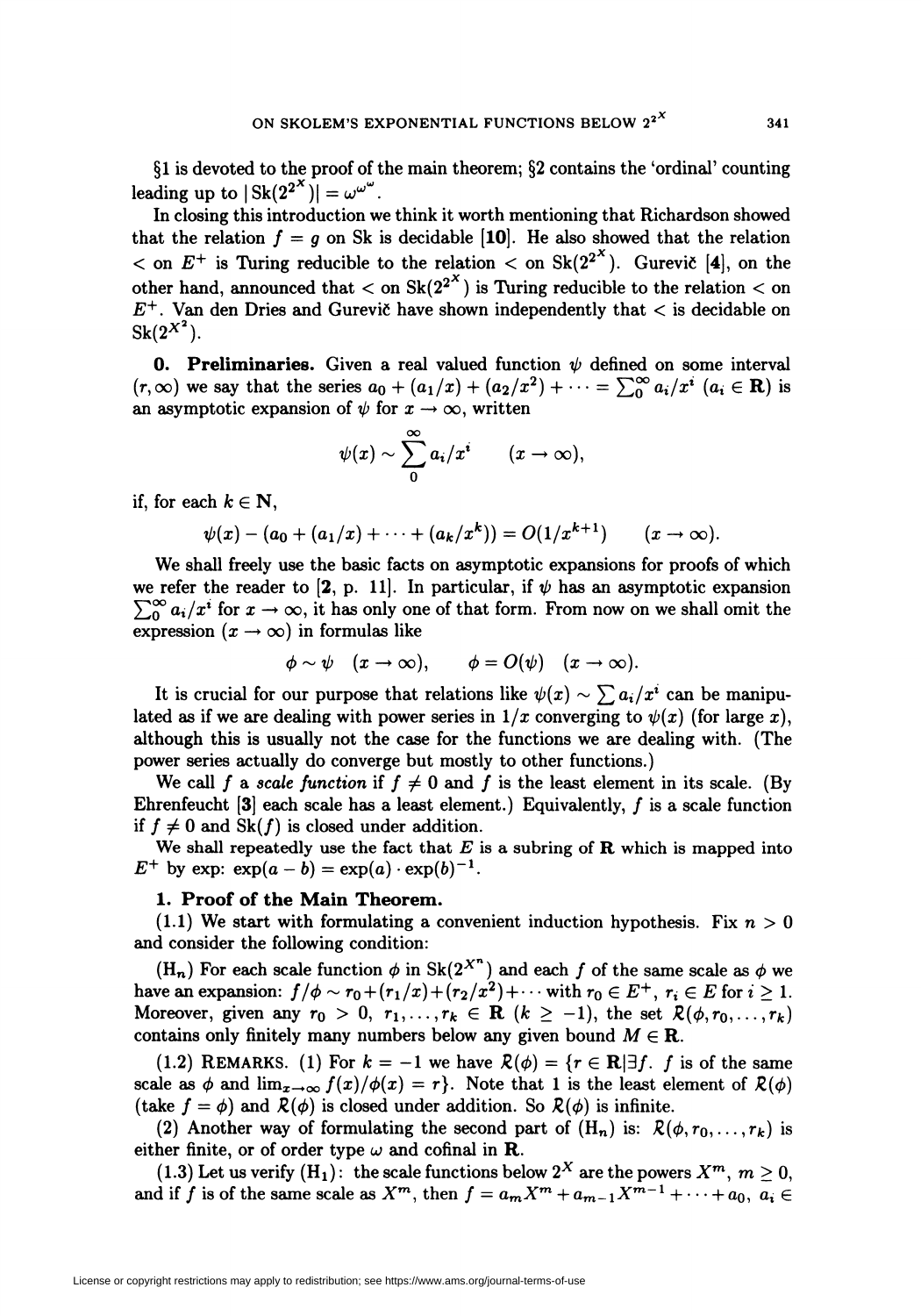N,  $a_m > 0$ , so  $f/X^m \sim a_m + (a_{m-1}/x) + \cdots + (a_0/x^m) + (0/x^{m+1}) + \cdots$ . It is clear that  $(H_1)$  holds:  $\mathcal{R}(X^m) = \mathbb{N}^{>0}$ , etc.

Until further notice we assume  $(H_n)$ .

(1.4) LEMMA. Let  $0 < g < 2^{X^n}$ . Then for each f which is of the same scale as g we have an expansion  $f/g \sim c_0 + (c_1/x) + (c_2/x^2) + \cdots$  with  $c_0 \in E^+$ ,  $c_i \in E$  for  $i \geq 1$ . Moreover, given any  $c_0 > 0, c_1, \ldots, c_k \in \mathbf{R}$   $(k \geq -1)$ , the set  $\mathcal{R}(g, c_0, \ldots, c_k)$ contains only finitely many numbers below any given bound  $M$  in  $\mathbf R$ .

**PROOF.** Take the unique scale function  $\phi$  which is of the same scale as g and write

$$
g/\phi \sim b_0 + (b_1/x) + b_2/x^2) + \cdots,
$$

according to  $(H_n)$ . Given any f of the same scale as g we can write

$$
f/\phi \sim a_0 + (a_1/x) + (a_2/x^2) + \cdots.
$$

So  $f/g = (f/\phi)/(g/\phi) \sim c_0 + (c_1/x) + (c_2/x^2)+\cdots$ , where the power series  $\sum c_i/x^i$  is obtained by dividing  $\sum a_i/x^i$  by  $\sum b_i/x^i$  in the ring of formal power series  $\mathbf{R}[[1/x]]$ . In other words, the c's are determined by the equations  $b_0c_0 = a_0$ ,  $b_0c_{k+1} + b_1c_k +$  $\cdots + b_{k+1}c_0 = a_{k+1}$  or, more explicitly,

$$
c_0 = a_0/b_0, \qquad c_{k+1} = a_{k+1}/b_0 - (b_1c_k + \cdots + b_{k+1}c_0)/b_0.
$$

From these equations it is apparent how  $(a_0, \ldots, a_k)$  determines  $(c_0, \ldots, c_k)$  (and conversely), and one can simply see that the statements of the lemma follow from the assumption  $(H_n)$ .  $\Box$ 

(1.5) Let  $(\phi_{\lambda})_{\lambda\in\Lambda}$  be the family of all scale functions  $\langle 2^{X^n}$ , where the index set  $\Lambda$  is (well) ordered in such a way that  $\lambda < \mu \Rightarrow \phi_{\lambda} < \phi_{\mu}$ . For each  $\lambda$  we note that  $\mathcal{R}(\phi_{\lambda})$ , as a subset of  $\mathbb{R}^{\geq 1}$ , has order type w.

(1.6) DEFINITION (a) For each  $\lambda \in \Lambda$  and  $r \in \mathcal{R}(\phi_\lambda)$  we let  $\phi_{\lambda,r}$  be the least f such that  $\lim_{x\to\infty} f(x)/\phi_{\lambda}(x) = r$ .

(b) The ordered set  $\Lambda^*$  is the set of all triples  $(\lambda, r, d)$  with  $\lambda \in \Lambda$ ,  $r \in \mathcal{R}(\phi_\lambda)$ and  $d \in \mathbb{N}$ , ordered lexicographically. For each  $\lambda^* = (\lambda, r, d) \in \Lambda^*$  we put  $\phi_{\lambda^*} =$  $\phi_{\lambda,r}^X\cdot X^d$ .

(1.7) EXAMPLE. For  $n = 1$  we take  $\Lambda = (\mathbf{N}, <), \ \phi_m = X^m,$  and we have  ${\mathcal{R}}(\phi_{\bm{m}})\,=\,{\bf N}^{>0},\ \phi_{{\bm{m}},\bm{k}}\,=\,kX^{\bm{m}},\ {\rm so}\ \phi_{(\bm{m},\bm{k},\bm{d})}\,=\, (kX^{\bm{m}})^X\,\cdot\,X^{\bm{d}}\ \,(\bm{m}\,\in\,\mathbf{N},\ \,k\,\in\,\mathbf{N}^{>0},$  $d \in \mathbf{N}$ ).

(1.8) PROPOSITION. (a) The map  $\lambda^* \mapsto \phi_{\lambda}$  is an embedding of the ordered set  $\Lambda^*$  into  $(Sk(2^{X^{n+1}}),<)$ .

(b) Each  $F \in Sk(2^{X^{n+1}})$  of the same scale as  $\phi_{\lambda}$ - is  $\geq \phi_{\lambda}$ -, and there is an expansion

$$
F/\phi_{\lambda} \cdot \sim r_0 + (r_1/x) + (r_2/x^2) + \cdots
$$

with  $r_0 \in E^+$ ,  $r_i \in E$  for  $i \geq 1$ .

(c) The  $\phi_{\lambda^*}, \lambda^* \in \Lambda^*$ , are exactly the scale functions which are  $\langle 2^{X^{n+1}} \rangle$ .

(1.9) Before we start the proof we need a result which is basic in our inductive set up.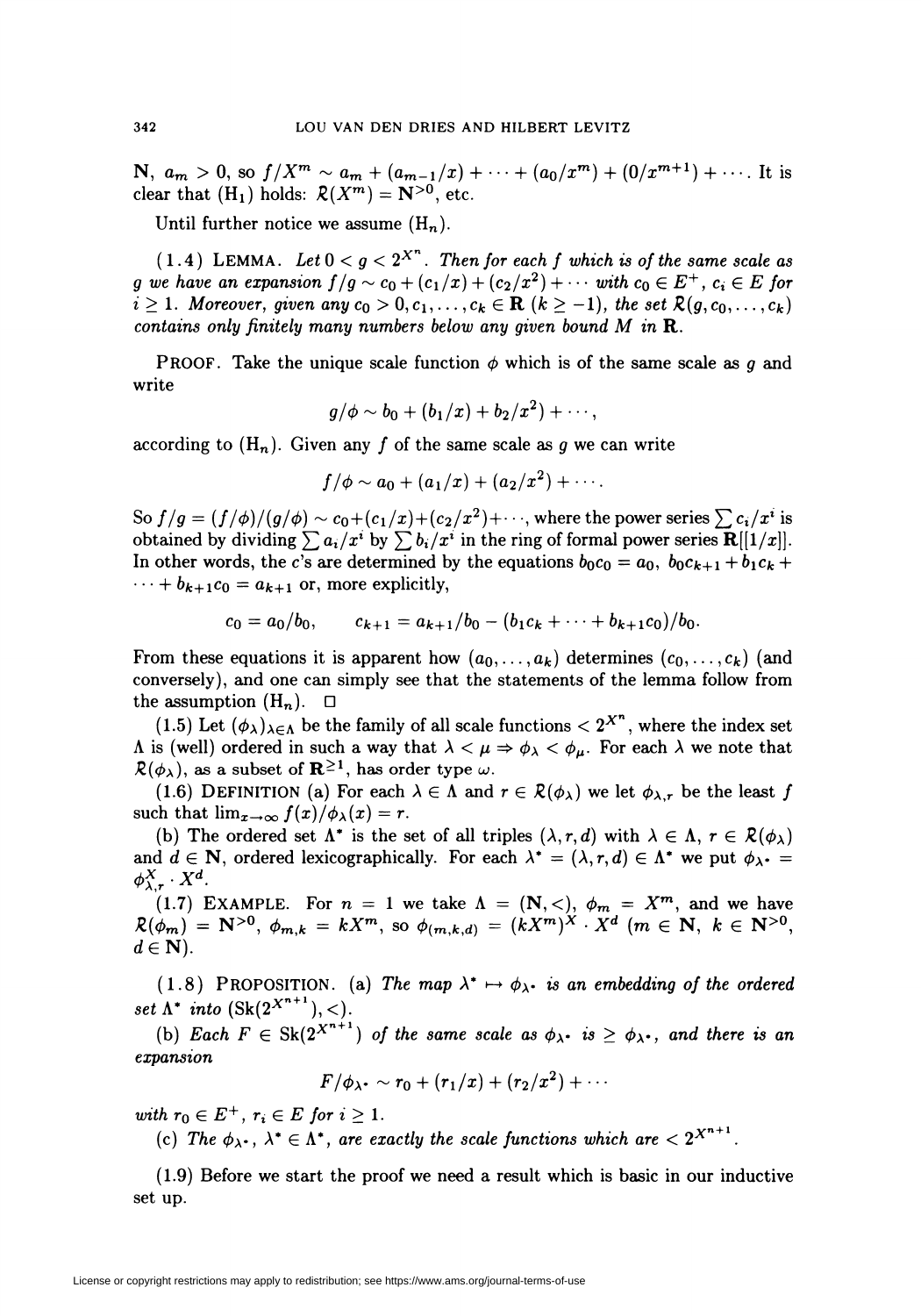LEMMA. (a) For each f we have  $f < 2^{X^{n+1}}$  if and only if  $f = f_1^X \cdot X^{d_1} + \cdots$  $f_m^X \cdot X^{d_m}$  for certain  $f_i < 2^{X^n}$ ,  $d_i \in \mathbb{N}$ . (b)  $2^{X^{n+1}}$  is a scale function.

The conjunction of (a) and (b) of the Lemma is proven by induction on  $n$ ; see [6].

 $(1.10)$  PROOF OF  $(1.8)$ . The Lemma just stated shows that  $\phi_{\lambda^*} < 2^{\lambda^{n+1}}$  for  $\lambda^*\in \Lambda^*$ . It follows from  $X^d < r^X$   $(d\in \mathbf{N}, r > 1)$ , that if  $\lambda^* < \mu^*$ , then  $\phi_{\lambda^*} < \phi_{\mu^*}$ (In fact,  $\phi_{\lambda}$  and  $\phi_{\mu}$  are even in different scales.) This concludes the proof of (a).

To prove (b) and (c), consider any nonzero  $F \in Sk(2^{X^{n+1}})$ . According to the lemma in (1.9) we can write

(1) 
$$
F = f_1^X \cdot X^{d_1} + \cdots + f_p^X \cdot X^{d_p} + \cdots + f_{p+q}^X \cdot X^{d_{p+q}},
$$

where  $0 < f_i < 2^{X^n}$ ,  $d_i \in \mathbb{N}$ . Here we have arranged the terms such that, if we assign to each  $f_i$  the pair  $(\lambda, r)$  with  $f_i$  of the same scale as  $\phi_\lambda$  and  $\lim_{x\to\infty} f_i(x)/\phi_\lambda(x)$  $= r$ , then  $f_1,\ldots,f_p$  are assigned the highest pair, say  $(\lambda,r)$ , among the  $p + q$ pairs, while  $f_{p+1},..., f_{p+q}$  are assigned lower pairs. Further we arrange the first p terms so that in the sequence  $(d_1,\ldots,d_p)$  the first m terms are maximal, say  $d = d_1 = \cdots = d_m$ , while  $d_{m+i} < d$  for  $m < m+i \leq p$ . With these definitions of  $\lambda$ , r, d in mind we claim

(2) 
$$
F \geq \phi_{\lambda^*}, \quad \text{where } \lambda^* = (\lambda, r, d),
$$

(3) 
$$
F/\phi_{\lambda} \sim r_0 + (r_1/x) + (r_2/x^2) + \cdots
$$

with  $r_0 \in E^+$ ,  $r_i \in E$  for  $i \geq 1$ .

Inequality (2) follows easily:  $f_1 \ge \phi_{\lambda,r}$ , by definition of  $\lambda, r$  and  $\phi_{\lambda,r}$ , so  $F \ge$  $f_1^X X^{d_1} = f_1^X X^d \ge \phi_{\lambda,\tau}^X \cdot X^d = \phi_{\lambda}.$ 

For (3), consider an  $f = f_i$  with  $1 \le i \le p$ . Lemma (1.4) enables us to write

(4) 
$$
f/\phi_{\lambda,r} \sim 1 + (a_1/x) + (a_2/x^2) + \cdots
$$

Now

(5) 
$$
f^X/\phi^X_{\lambda,\tau}=e^{X \log(f/\phi_{\lambda,\tau})}
$$

and (4) gives

(6) 
$$
\log(f/\phi_{\lambda,r}) \sim (b_1/x) + (b_2/x^2) + \cdots,
$$

where  $\sum_{i=1}^{\infty} b_i/x^i$  is obtained by substituting  $\sum_{i=1}^{\infty} a_i/x^i$  for the variable y into the power series

$$
\log(1+y) = y - \frac{1}{2}y^2 + \frac{1}{3}y^3 - \cdots;
$$

note that  $b_1 = a_1$ . Together with (6) this gives

$$
X \log(f/\phi_{\lambda,r}) \sim a_1 + (b_2/x) + (b_3/x^2) + \cdots
$$

and in combination with (5) we get

(7) 
$$
f^X/\phi_{\lambda,r}^X \sim e^{a_1} + (e^{a_1}c_1/x) + (e^{a_1}c_2/x^2) + \cdots,
$$

where the series  $1 + \sum_{i=1}^{\infty} c_i/x^i$  is obtained by substituting  $\sum_{i=1}^{\infty} b_{i+1}/x^i$  for the variable y into the power series  $e^y = 1 + y + (y^2/2) + (y^3/6) + \cdots$ .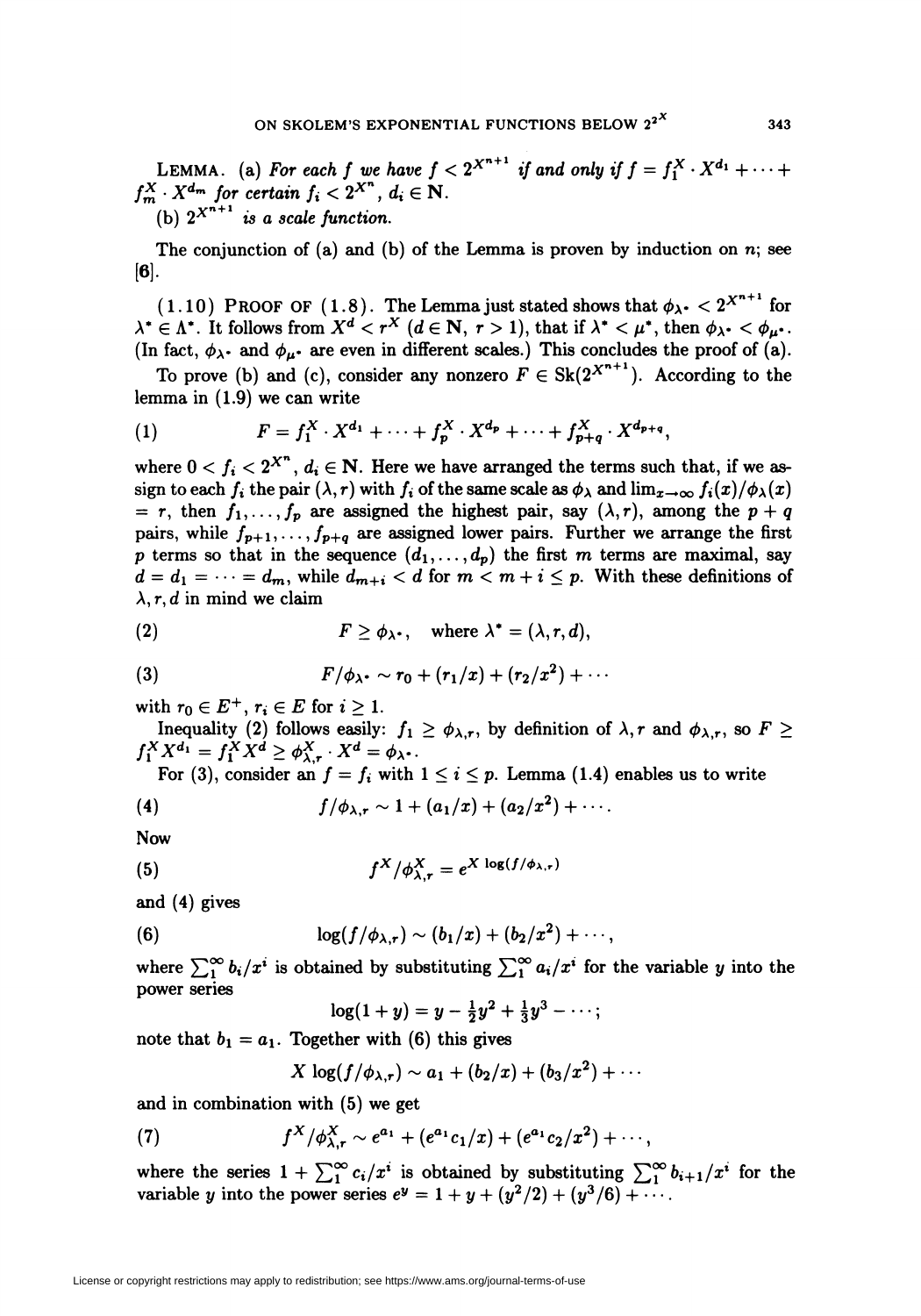It is not difficult to keep track of the coefficients  $b_i$  and  $c_i$ ; the b's are in E since the a's are, and the c's are in  $E$  since the b's are. So all coefficients in (7) are in  $E$ , and the constant term  $e^{a_1}$  is in  $E^+$ .

Now, since  $\phi_{\lambda} = \phi_{\lambda,r}^X \cdot X^d$  we derive from (7), for  $1 \leq i \leq p$ ,

(8) 
$$
f_i^X X^{d_i}/\phi_{\lambda} \sim r_{i0} + (r_{i1}/x) + (r_{i2}/x^2) + \cdots,
$$

where  $r_{i0} \in E^+$  if  $1 \leq i \leq m$ ,  $r_{i0} = 0$  if  $m < i \leq p$ , and  $r_{ij} \in E$  for  $1 \leq i \leq p$ ,  $j \geq 1$ .

Further, it follows easily from the definitions that, for  $p < i \leq p+q$ ,

(9) 
$$
f_i^X X^{d_i}/\phi_{\lambda^*} \sim 0 + (0/x) + (0/x^2) + (0/x^3) + \cdots.
$$

Adding the expansions in  $(8)$  and  $(9)$  and using  $(1)$  we get the desired expansion stated in (3). Moreover, since  $r_0 > 0$  in (3), we see that F is of the same scale as  $\phi_{\lambda}$  and by the parenthetical observation made in the proof of (a) we know that  $\lambda^* \in \Lambda^*$  is unique with this property. This concludes the proof of statements (b) and (c).  $\Box$ 

 $(1.11)$  REMARKS. (1) Applying the proposition to the case  $n = 1$  we recover a result by Levitz [9]: the functions  $\phi_{(m,k,d)}$  from (1.7),

$$
\phi_{(m,k,d)} = (kX^m)^X \cdot X^d \qquad (m \in \mathbb{N}, \ k \in \mathbb{N}^{>0}, \ d \in \mathbb{N}),
$$

are exactly the scale functions  $\langle 2^{X^2} \rangle$ .

(2) If  $\Lambda$  has order type  $\omega^{2n-1}$  ("induction hypothesis"), then  $\Lambda^*$  has order type  $\omega^{2n+1} = \omega^{2(n+1)-1}$ . So we can keep track of the order type of the set of scale function  $\langle 2^{X^n}$  when we replace n by  $n+1$ . Note that for  $n=1$  the hypothesis that  $\Lambda$  has order type  $\omega^{2n-1} = \omega$  is satisfied; see (1.7).

(1.12) By refining the arguments in (1.10) we shall arrive at the following result.

PROPOSITION. Condition  $(H_{n+1})$  holds.

**PROOF.** Let  $M \in \mathbb{R}^{>0}$  and  $\lambda^* = (\lambda, r, d) \in \Lambda^*$ . Given  $r_0 \in E^+$ ,  $r_1, \ldots, r_k \in E$ we have to prove that  $\mathcal{R}(\phi_{\lambda},r_0,\ldots,r_k)$  contains only finitely many numbers below  $M$ . The proof is unavoidably a bit messy, and it is helpful to first do the special case  $k = -1$ ; that is, we first prove that  $\mathcal{R}(\phi_{\lambda})$  contains only finitely many numbers below M. So we consider functions  $F \in Sk(2^{X^{n+1}})$  of the same scale as  $\phi_{\lambda}$  and write them as in  $(1)$ . (We use the notations and numbering from  $(1.10)$ .) From (4), (7), (8) and (9) it follows that the number  $r_0 = r_{10} + \cdots + r_{m0}$  from (3) equals  $e^{a_{11}} + \cdots + e^{a_{m1}}$ , where the  $a_{i1}$  are in  $\mathcal{R}(\phi_{\lambda,r}, 1)$ . More precisely,  $\mathcal{R}(\phi_{\lambda}.)$  is the set of all  $e^{t_1} + \cdots + e^{t_m}$  with  $m \in \mathbb{N}^{>0}$  and  $t_i \in \mathcal{R}(\phi_{\lambda,\tau}, 1)$ . Since such  $t_i$  are  $\geq 0$ (use the minimality property of  $\phi_{\lambda,r}$ ), we have  $e^{t_i} \geq 1$ , and by the hypothesis that  $\mathcal{R}(\phi_{\lambda,r}, 1)$  contains only finitely many numbers below any given bound, we conclude that for  $r_0 = r_{10} + \cdots + r_{m0} \leq M$  we must have  $m \leq M$ , and there are only finitely many possibilities for  $r_0$ . This not only proves the desired result for  $\mathcal{R}(\phi_{\lambda})$  but also gives the bound  $m \leq M$ .

Consider now the case  $k \geq 0$ . It turns out that the number  $c_{k+1}$  in (7) only depends on the initial coefficients  $a_1, a_2, \ldots, a_{k+2}$  in (4). Let us study this dependence in more detail.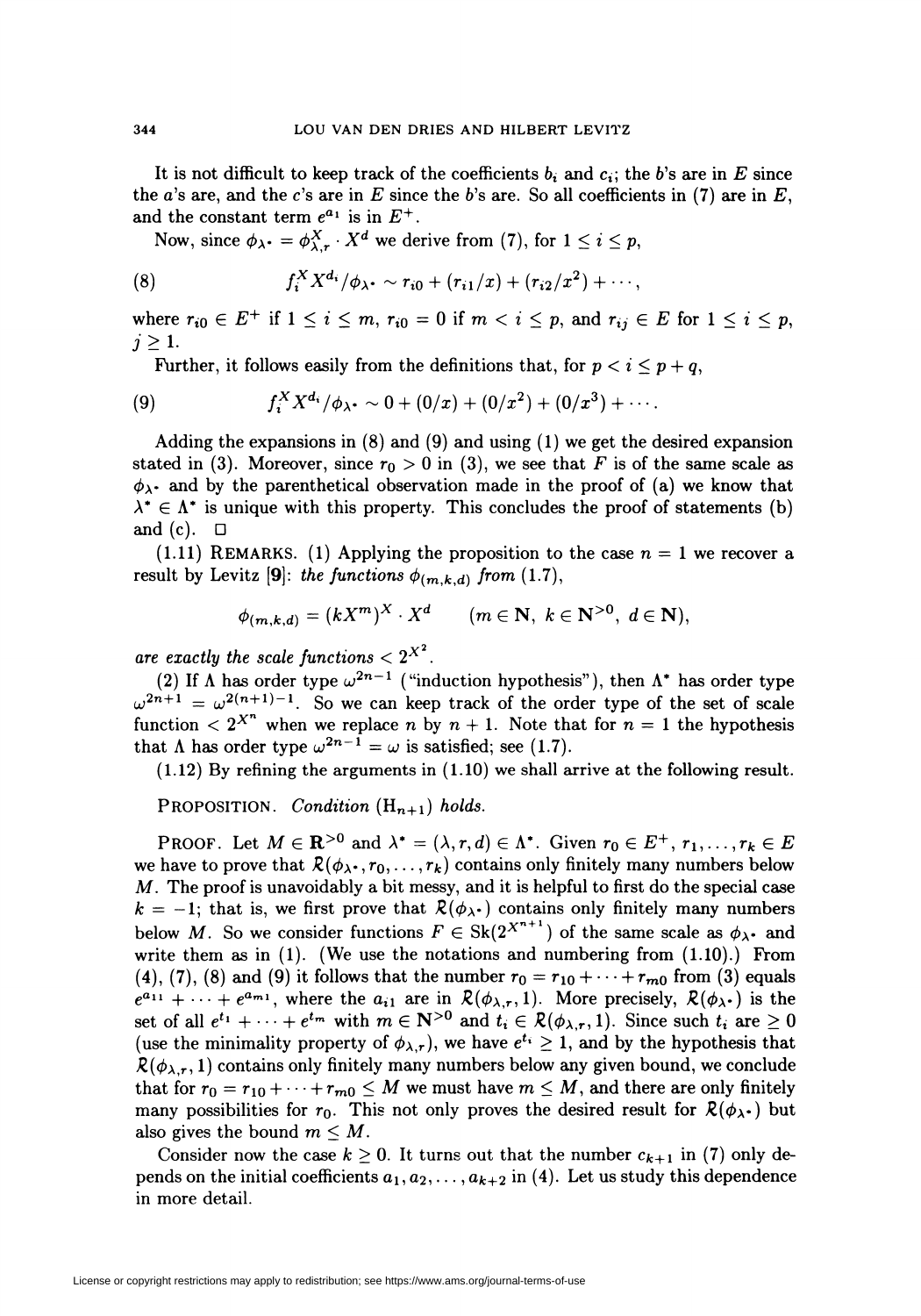We can write  
\n
$$
\log(1 + (a_1/x) + (a_2/x^2) + \cdots) = ((a_1/x) + (a_2/x^2) + \cdots)
$$
\n
$$
- \frac{1}{2}((a_1/x) + (a_2/x^2) + \cdots)^2
$$
\n
$$
\vdots
$$
\n
$$
+ ((-1)^{k+1}/(k+2))((a_1/x) + (a_2/x^2) + \cdots)^{k+2}
$$
\n
$$
\vdots
$$
\n
$$
= (b_1/x) + (b_2/x^2) + \cdots + (b_{k+2}/x^{k+2}) + \cdots;
$$
\nso

so

$$
b_{k+2} = a_{k+2} + \left(-\frac{1}{2}\right) \sum_{i+j=k+2} a_i a_j + \dots + \frac{(-1)^{k+1}}{k+2} a_1^{k+2}
$$
  
=  $a_{k+2} + P_{k+1}(a_1, \dots, a_{k+1}),$ 

where 
$$
P_{k+1}
$$
 is a certain polynomial over **Q** in  $k+1$  variables. Similarly,

$$
\exp((b_2/x) + (b_3/x^2) + \cdots) = 1 + ((b_2/x) + (b_3/x^2) + \cdots)
$$
  
+  $\frac{1}{2}((b_2/x) + (b_3/x^2) + \cdots)^2$   
  
 $\vdots$   
+  $(1/(k+1)!)((b_2/x) + (b_3/x^2) + \cdots)^{k+1}$   
  
 $\vdots$   
=  $1 + (c_1/x) + (c_2/x^2) + \cdots + (c_{k+1}/x^{k+1}) + \cdots;$ 

so  $c_{k+1} = b_{k+2} + B_k(b_2, \ldots, b_{k+1})$ , where  $B_k$  is a certain polynomial over Q in k variables.

In combination with the previous formula for  $b_{k+2}$ , this gives

(\*) 
$$
c_{k+1} = a_{k+2} + A_{k+1}(a_1, \ldots, a_{k+1}),
$$

where  $A_{k+1}$  is a certain polynomial over **Q** in  $k+1$  variables.

Now fix  $r_0 \in E^+, r_1,\ldots, r_k \in E$  and  $M \in \mathbb{R}^{>0}$ . Our task is to show that  $R(\phi_{\lambda^*}, r_0, \ldots, r_k)$  contains only finitely many numbers  $r_{k+1}$  below M. The essential tools here are formula  $(*)$  and the (inductive) assumption  $(H_n)$ . A detailed proof would be messy and not very enlightening to most readers and therefore we prefer to treat only the case  $k = 0$  since this conveys the basic idea. (The (nontypical) case  $k = -1$  was treated before.)

So we consider those  $F \in Sk(2^{X^{n+1}})$  for which  $F/\phi_{\lambda}$ .  $\sim r_0 + (r_1/x) + \cdots$ ,  $\lambda^* = (\lambda, r, d)$  and  $r_0$  is given. Note that

(10) 
$$
r_1 = r_{11} + \cdots + r_{m1} + r_{m+11} + \cdots + r_{m+l1} \qquad (l \geq 0),
$$

where the terms in (1) are arranged such that  $d_1 = \cdots = d_m = d, d_{m+1} = \cdots =$  $d_{m+l} = d-1$ , while  $d_i < d-1$  if  $m+l < i \leq p$ . Note that (7) and (\*) imply

(11) r¿i =ea"-(ai2 +Ax(atl)) for 1 < i < m,

(12)  $r_{i1} = e^{a_{i1}}$  for  $m + 1 < i < m + l$ .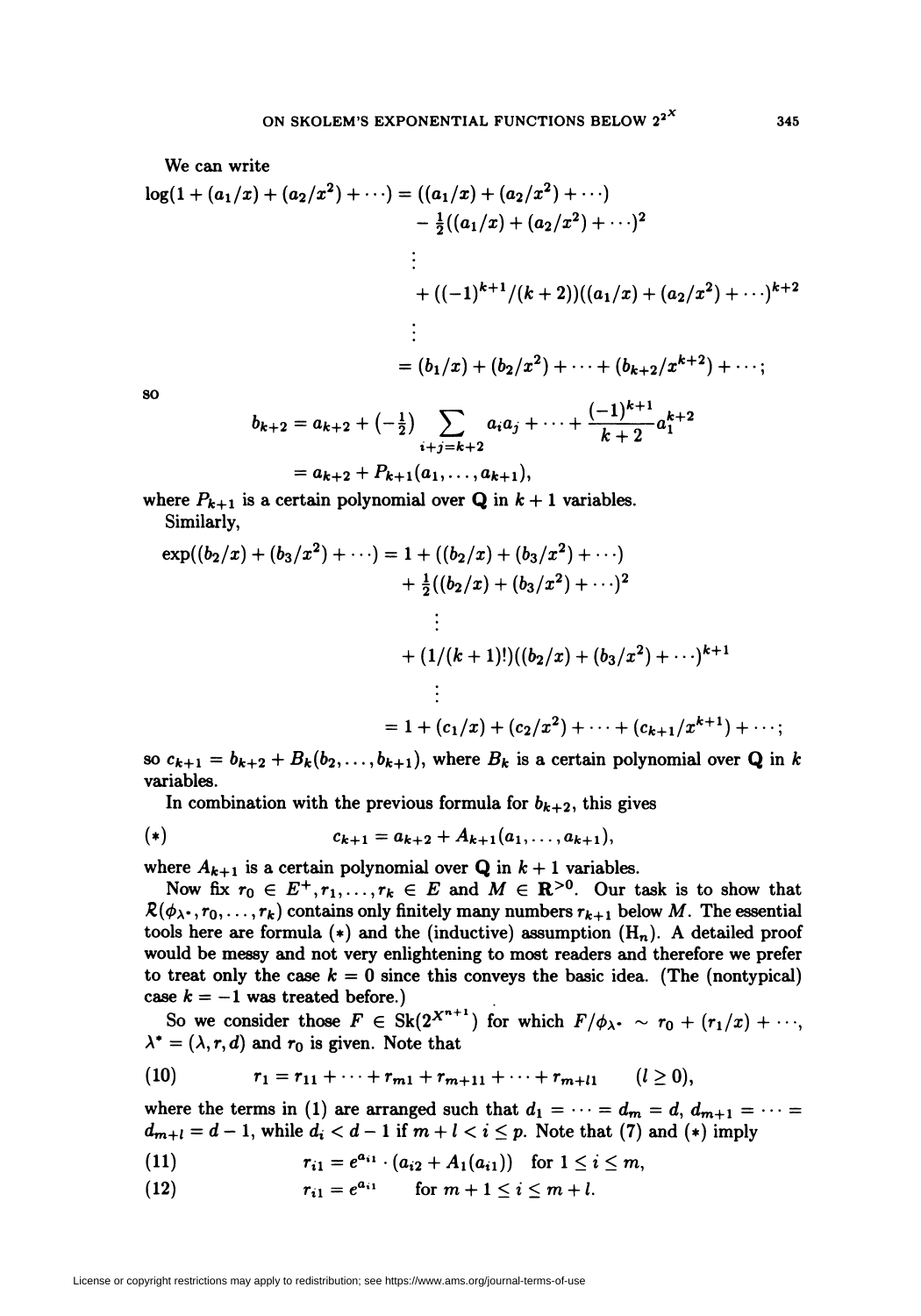Now we combine (10), (11) and (12) with the following 4 facts:  $m \le r_0$  (as we saw in the proof of the case  $k = -1$ ); there are only finitely many possible values of  $a_{i1}$  for  $1 \le i \le m$  (again, consult the proof of the case  $k = -1$ ); for each such value of  $a_{i1}$  there are only finitely many possible values of  $a_{i2}$  below any given bound,  $1 \leq i \leq m$  (because of  $(H_n)$ , or rather its consequence  $(1.4)$ ); finally  $a_{i1} \geq 0$  for  $m+1\leq i\leq m+l$ .

Because  $r_0$  and M are given and we require  $r_1 \leq M$  we draw the conclusion that there are only finitely many possibilities for the sequence  $(m, l, a_{11}, \ldots, a_{m+l}, a_{12},$  $..., a_{m2}$ ). This implies, in particular, that there are only finitely many possible values for  $r_1$ , finishing the proof of the case  $k = 0$ .

To handle the case  $k = 1$  we proceed essentially as above, using the previous conclusion about the possible sequences  $(m, l, a_{11},..., a_{m2})$  as an inductive assumption.

By now the pattern should be clear.  $\Box$ 

(1.13) Since we have proved that  $(H_n)$  implies  $(H_{n+1})$ , we have established the Main Theorem, of course taking into account (1.3) and Lemma (1.4). Besides that we have established the following:

(1.14) The order type of the set of scale functions below  $2^{X^n}$  is  $\omega^{2n-1}$ . (By  $(1.11)(2).$ 

 $(1.15)$  If  $f,g$  are of the same scale and below  $2^{2^{**}}$ , then  $\lim_{x\to\infty}f(x)/g(x)\in E^+$ .

(1.16) If f is a scale function below  $2^{2^{n}}$  then f  $\cdot$  X is the next scale function.

(Say  $f < 2^{X^{n+1}}$ ; then  $f = \phi_{\lambda}$  for some  $\lambda^* = (\lambda, r, d)$ . The successor of  $(\lambda, r, d)$ in the set  $\Lambda^*$  is  $(\lambda, r, d+1)$  and  $\phi_{(\lambda, r, d+1)} = \phi_{(\lambda, r, d)} \cdot X$ .

(1.17) If f, q are below  $2^{2^X}$  and  $\lim_{x\to\infty} f(x)/g(x) = 1$ , then

$$
0<\lim_{x\to\infty}(f(x)/g(x))^x<\infty.
$$

(This is easily established if we recall from the argument (1.10) that for any f, the scale function of  $f^X$  is  $(\phi_{\lambda,\tau})^X$ , where  $\phi_{\lambda}$  is the scale function of f and  $\lim_{x\to\infty}f(x)/\phi_\lambda(x) = r$ . So if  $\lim_{x\to\infty}f(x)/g(x) = 1$ , then  $f^{\lambda}$  and  $g^{\lambda}$  have the same scale function.)

## 2. Bounds on the order type of  $Sk(2^{X^n})$ .

(2.1) In this section we show, as promised in the introduction, that, for  $n > 0$ ,

(13) a/"""' < |Sk(2xn)|<w"n\

(2.2) On the basis of (1.14) we have that the scale functions in  $Sk(2^{2^X})$  can be enumerated in order as a transfinite sequence  ${\{\phi_\alpha\}}_{\alpha<\omega^{\omega}}$  and that for  $n>0$ ,  $f_{\omega^{2n-1}} = 2^{X^n}$ . This enumeration is continuous; that is,  $\sup_{\beta<\alpha}\phi_{\beta} = \phi_{\alpha}$  whenever  $\alpha$  is a limit ordinal. Using the fact that the scale functions determine initial segments closed under addition, it is easy to show that for all  $\alpha$ ,  $\phi_{\alpha+1} = \sup_n (\phi_\alpha \cdot n)$ . (The suprema are taken in the well-ordered set Sk.)

(2.3) We establish the left-hand inequality of (13) by showing an order preserving mapping from the set of ordinals less than  $\omega^{\omega^{2n-1}}$  into Sk(2<sup>X<sup>n</sup>). To each  $\beta < \omega^{\omega^{2n-1}}$ </sup> write  $\beta$  in Cantor normal form as  $\beta = \sum_i \omega^{\beta_i} \cdot n_i$ , where  $\beta_1 > \beta_2 > \cdots$  and  $n_i < \omega$ . The desired mapping is the one which sends  $\beta$  to  $\sum_i \phi_{\beta_i} \cdot n_i$ . That the mapping is order preserving can be seen by first showing that the ordering on the image functions is lexicographical.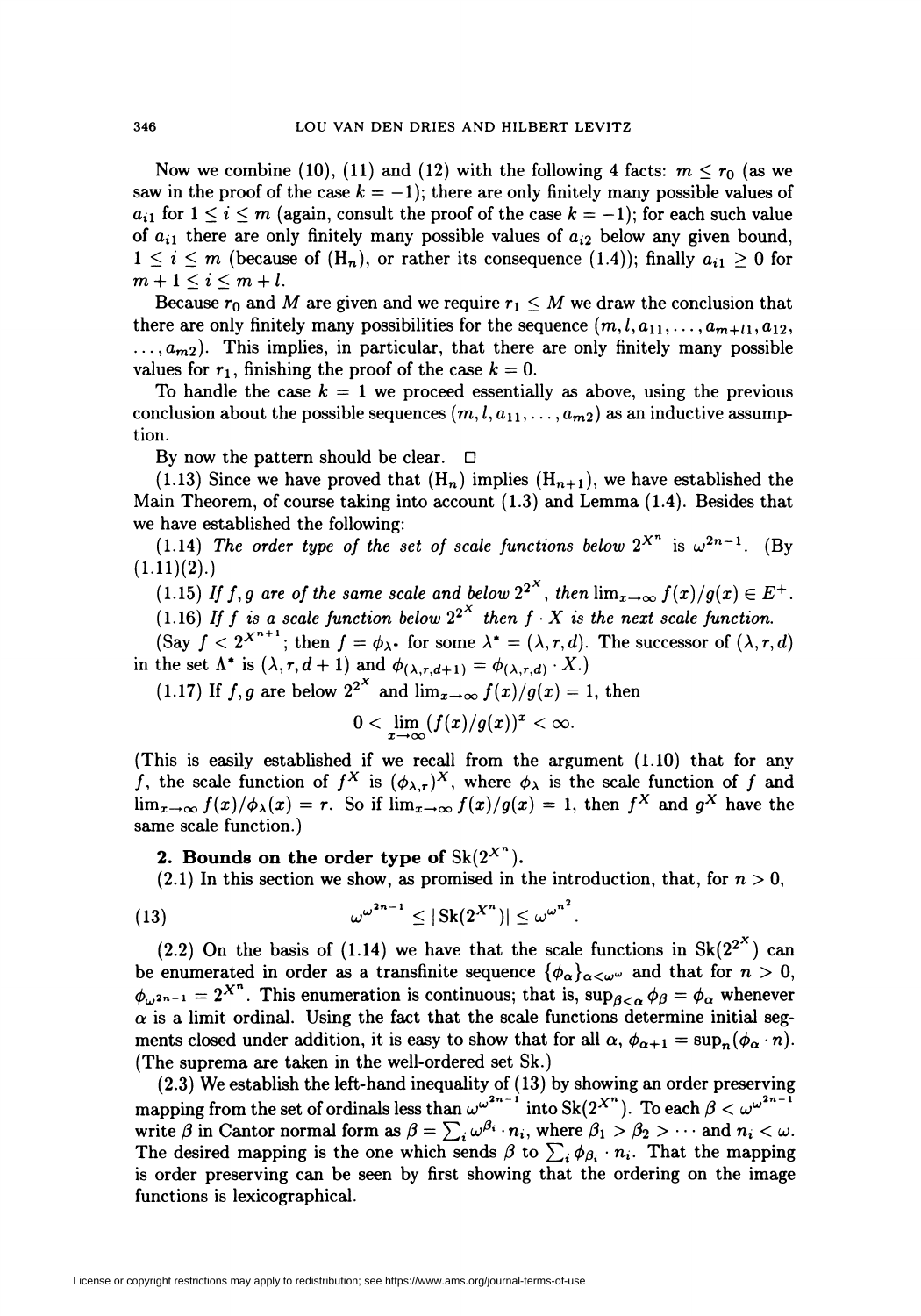$(2.4)$  We now need to introduce further notation.  $\#$  will be used for the Hessenberg natural sum of ordinals, and  $\otimes$  will be used for the Hessenberg product [1]. We also use the notation

$$
\sum_{i=1}^k \pi a_i \quad \text{and} \quad \prod_{i=1}^k \alpha_i
$$

for these sums and products. If A is a subset of Skolem's family, we let  $\sum^k A =$  ${\{\sum_{i=1}^k f_i | f_i \in A\}}$ . We use  $\sum A$  to denote the set of all finite sums of members of A.

To each scale function  $\phi_{\alpha}$  we use  $[\phi_{\alpha}, \phi_{\alpha+1})$  as customary to denote an interval. The notation  $[\phi_{\alpha}, \phi_{\alpha+1})'$  will stand for the set of all those  $f \in [\phi_{\alpha}, \phi_{\alpha+1})$  which can be written in the form  $f = g^X \cdot X^d$  for some  $g \in Sk$  and some  $d \in N$ .

If W is a well ordered set and  $b \in W$ , then  $I_b$  will denote the initial segment of W determined by b. If  $W$  is not otherwise specified then it should be presumed to be Sk.

(2.5) It is a simple consequence of the results in  $[8]$  that if the  $B_i$  are subsets of Skolem's family, then

(a) 
$$
\left|\bigcup_{i=1}^{k} B_i\right| \leq \sum_{i=1}^{k} \#|B_i|,
$$
  
(b) 
$$
\left|\sum_{i=1}^{k} B_i\right| \leq \prod_{i=1}^{k} \#|B_i|.
$$

(2.6) LEMMA. Suppose  $W = \bigcup_{k=1}^{\infty} A_k$  is a well-ordered set and

(a)  $|A_k| < \omega^{\gamma}$ , all  $k = 1, 2, ...;$ 

(b) the sequence  $\{a_k\}_{k=1}^{\infty}$ , where  $a_k$  is the least element of  $A_k$ , is unbounded in W.

Then  $|W|\leq \omega^{\gamma}$ .

PROOF. We shall show that whenever  $b \in W$ , then  $|I_b| < \omega^{\gamma}$ . Let such a b be given. Choose  $n_0$  such that  $b < a_{n_0+1}$ . Then  $I_b \subseteq \bigcup_{k=1}^{n_0} A_k$ . So using  $(2.5)(a)$ together with the fact that ordinals of the form  $\omega^{\gamma}$  determine initial segments of the ordinals closed under addition, we get

$$
|I_b| \leq \left|\bigcup_{k=1}^{n_0} A_k\right| \leq \sum_{k=1}^{n_0} \# |A_k| < \omega^\gamma. \quad \Box
$$

(2.7) To show that the right-hand inequality of (13) holds for all  $n > 0$ , we proceed by induction on n. Recall from the Introduction that  $|\text{Sk}(2^X)| = \omega^{\omega}$ ; so this disposes of the cases  $n = 1$ . From now on  $n \geq 2$  is fixed, and using the righthand inequality of (13) as an induction hypothesis we show that it also holds when *n* is replaced by  $n + 1$ .

(2.8) We first show that

(14) 
$$
\left|\sum [\phi_{\alpha}, \phi_{\alpha+1})'\right| \leq \omega^{\omega^{n^2}} \quad \text{for all } \phi_{\alpha} < 2^{X^{n+1}}
$$

Let such a  $\phi_{\alpha} = f^{\mathcal{X}} \cdot X^{\alpha}$  be given. Using (1.16) and (1.17) we can see that there exists  $\phi_{\beta} < 2^{X^{n}}$  such that

$$
[\phi_\alpha,\phi_{\alpha+1})'\subset \{g^X\cdot X^d|g<\phi_{\beta+1}\}
$$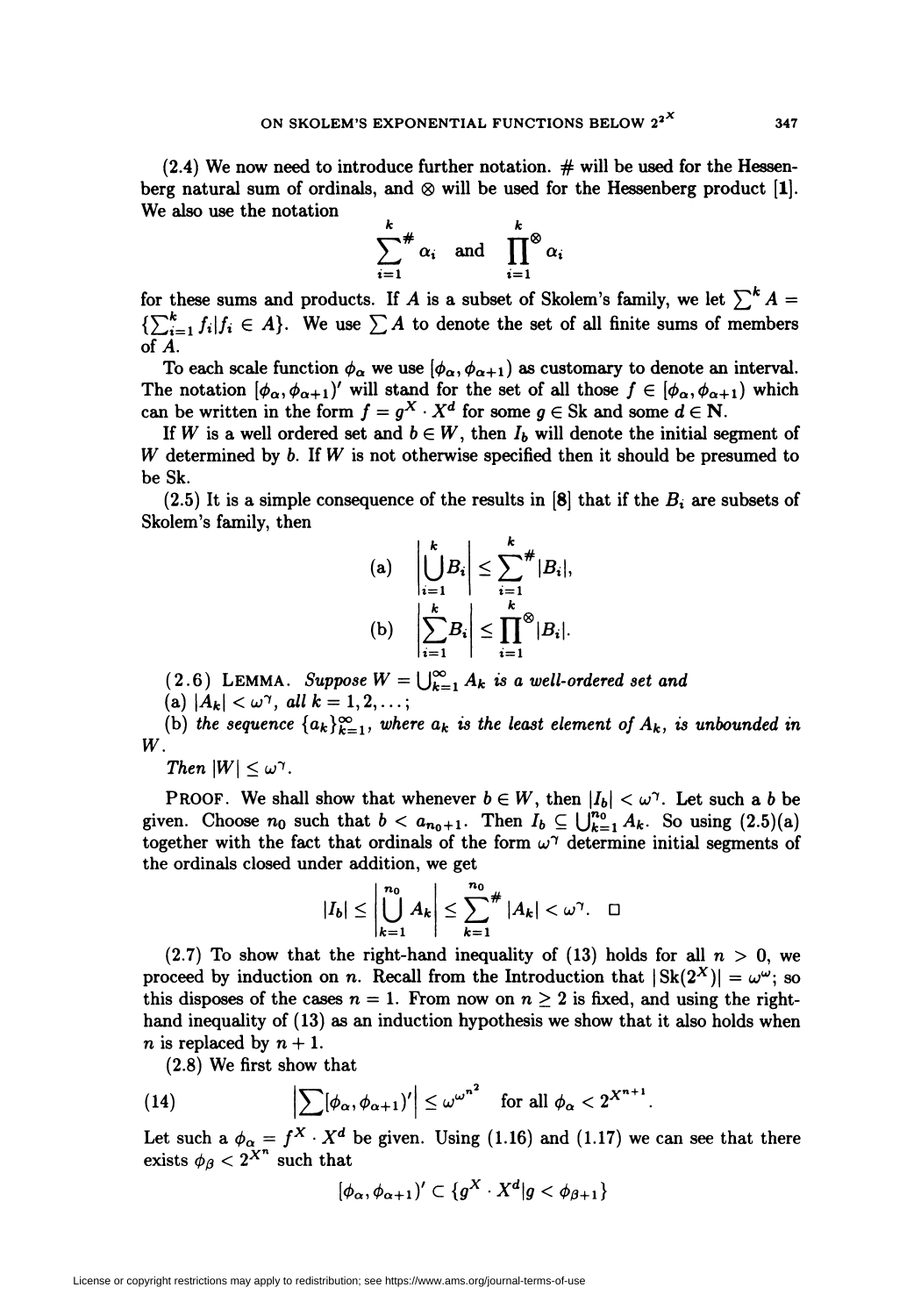and from this follows

$$
|(\phi_{\alpha}, \phi_{\alpha+1})'| \leq |I_{\phi_{\beta+1}}|.
$$

Note also that  $\phi_{\beta+1} < 2^{X^n}$ . Using this and the induction hypothesis we get

$$
|I_{\phi_{\beta+1}}| < |\operatorname{Sk}(2^{X^n})| \le \omega^{\omega^{n^2}};
$$

so

(16) 
$$
|I_{\phi_{\beta+1}}| < \omega^{\omega^{n^2-1}\cdot m} \quad \text{for some } m \in \mathbb{N}.
$$

Now using  $(2.5)(b)$ ,  $(15)$  and  $(16)$  we see that, for any  $k \ge 1$ ,

$$
\left|\sum_{i=1}^k [\phi_\alpha, \phi_{\alpha+1})'\right| \leq \prod_{i=1}^k \mathbb{I}[\phi_\alpha, \phi_{\alpha+1})'] \leq \prod_{i=1}^k \mathbb{I}_{\phi_{\beta+1}}|
$$

$$
< \prod_{i=1}^k \mathbb{I}^{\otimes} \omega^{\omega^{n^2-1} \cdot m} = \omega^{\omega^{n^2-1} \cdot m \cdot k} < \omega^{\omega^{n^2}}
$$

We now wish to use the inequality just obtained along with Lemma (2.6). In applying the lemma let  $A_k = \sum^{\kappa} [\phi_{\alpha}, \phi_{\alpha+1})'$  so that  $a_k = \phi_{\alpha} \cdot k$ ; let  $\gamma = \omega^{n^2}$ . Applying the lemma we get

$$
\left|\sum_{\alpha}[\phi_{\alpha},\phi_{\alpha+1})'\right|=\left|\bigcup_{k=1}^{\infty}\sum_{\alpha}[\phi_{\alpha},\phi_{\alpha+1})'\right|\leq \omega^{\omega^{n^2}}.
$$

Thus the desired (14) has been established.

(2.9) For any  $\phi_{\alpha} < 2^{x^{n+1}}$  the following set identity is a simple consequence of the fact that  $I_{\phi_{\alpha}}$  is closed under addition

(17) 
$$
I_{\phi_{\alpha+1}} = I_{\phi_{\alpha}} \cup \left( I_{\phi_{\alpha}} + \sum [\phi_{\alpha}, \phi_{\alpha+1})' \right).
$$

From this we get, using  $(2.5)(a)$  and  $(b)$ ,

$$
|I_{\phi_{\alpha+1}}| \leq |I_{\phi_{\alpha}}| \# \left( |I_{\phi_{\alpha}}| \otimes \left| \sum [\phi_{\alpha}, \phi_{\alpha+1})' \right| \right).
$$

Using this with (14) we get

$$
(18) \qquad |I_{\phi_{\alpha+1}}| \leq |I_{\phi_{\alpha}}| \# (|I_{\phi_{\alpha}}| \otimes \omega^{\omega^{n^2}}) \leq (|I_{\phi_{\alpha}}| \otimes \omega^{\omega^{n^2}}) \# (|I_{\phi_{\alpha}}| \otimes \omega^{\omega^{n^2}})
$$

$$
= |I_{\phi_{\alpha}}| \otimes \omega^{\omega^{n^2} \cdot 2} \leq |I_{\phi_{\alpha}}| \otimes \omega^{\omega^{n^2} \cdot 2}.
$$

(2.10) Using (18) we show by an inner transfinite induction on  $\gamma$  that

(19) 
$$
|\phi_{\gamma}| \leq (\omega^{\omega^{n^2} \cdot 2})^{\gamma} \quad \text{whenever} \ \phi_{\gamma} < 2^{X^{n+1}}.
$$

For brevity we write  $\kappa$  for the ordinal  $\omega^{n^2} \cdot 2$ 

*Case* 1.  $\gamma = 0$ . Trivial.

Case 2.  $\gamma = \delta + 1$ . Then, using (18) and the transfinite induction hypothesis,

$$
\begin{aligned} |\phi_{\gamma}| &= |\phi_{\delta+1}| = |I_{\phi_{\delta+1}}| \le |I_{\phi_{\delta}}| \otimes \omega^{\kappa} = |\phi_{\delta}| \otimes \omega \\ &\le (\omega^{\kappa})^{\delta} \otimes \omega^{\kappa} = \omega^{\kappa \cdot \delta + \kappa} = \omega^{\omega^{n^2} \cdot 2 \cdot \delta + \omega^{n^2} \cdot 2} \\ &= \omega^{\omega^{n^2} \cdot 2 \cdot \delta + \omega^{n^2} \cdot 2} = (\omega^{\kappa})^{\delta+1} = (\omega^{\kappa})^{\gamma} .\end{aligned}
$$